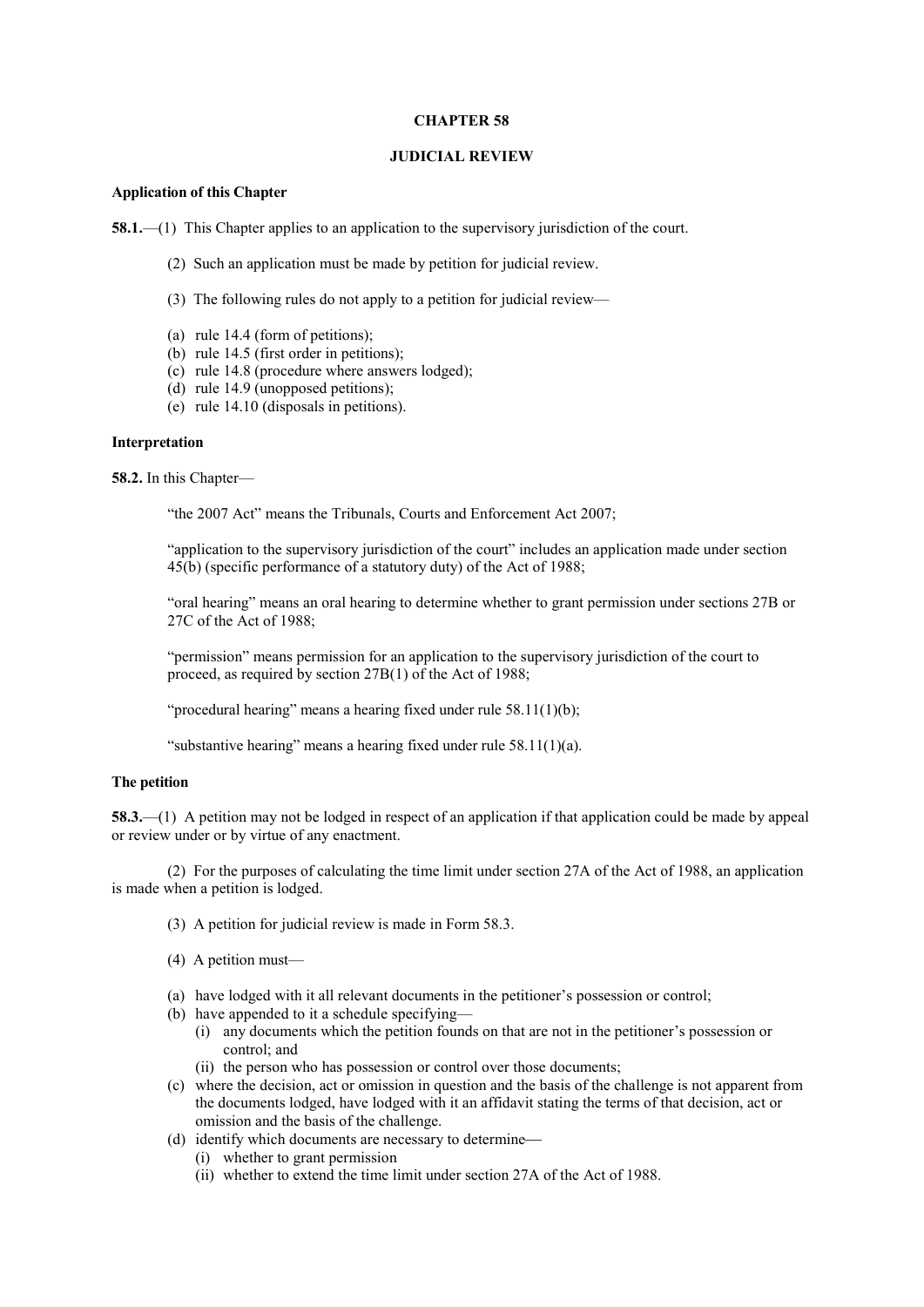(5) Where the petitioner seeks an extension to the time limit under section 27A of the Act of 1988, this must be stated in the petition.

### **The petition: intimation and service**

**58.4.**—(1) When a petition is lodged, the Lord Ordinary must make an order specifying—

- (a) such intimation, service and advertisement as may be necessary;
- (b) the period in which any respondent or interested party who intends to participate in the decision whether permission should be granted must, if so advised, lodge answers and any relevant documents (see rule 58.6(1));
- (c) the period in which any respondent or interested party who only intends to contest the petition if
- permission is granted must, if so advised, give notice of that intention (see rule 58.6(2)).
- (2) That order must, except where the Lord Ordinary orders otherwise, require—
- (a) intimation, service and advertisement to take place within 7 days from the date of the order;
- (b) the lodging of answers and relevant documents to take place within 21 days from the date of service;
- (c) notification of intention to contest to take place within 21 days from the date of service.
- (3) If a party seeks any of the things in paragraph (5), that party must apply by motion.

(4) The Lord Ordinary must have regard to the need for the speedy determination of the petition when ordering any of the things in paragraph (5).

- (5) Those things are—
- (a) dispensing with intimation, service or advertisement;
- (b) adjusting the period for intimation, service or advertisement;
- (c) adjusting the period for intimation of intention to contest and the lodging of answers and any relevant documents;
- (e) urgent consideration of the petition;
- (f) a discretionary transfer to the Upper Tribunal under section  $20(1)(b)$  of the 2007 Act;
- (g) an interim order; or
- (h) a sist for legal aid.
- (6) Where a party seeks urgent consideration of the petition, the motion must set out—
- (a) the need for urgency,
- (b) the timescale sought for the court to consider permission, and
- (c) the date by which the substantive hearing should take place.
- (7) A sist for legal aid must be for no longer than two months, but can be renewed on cause shown.
- (8) The clerk of court must notify the Scottish Legal Aid Board of a sist for legal aid.

# **The petition: transfers to the Upper Tribunal**

**58.5.**—(1) If the conditions in section 20(1)(a) of the 2007 Act are met, instead of determining permission under rule 58.7, the Lord Ordinary must make an order transferring the application to the Upper Tribunal.

(2) If paragraph (3) applies, the Lord Ordinary may make an order transferring the application to the Upper Tribunal—

- (a) instead of determining permission under rule 58.7;
- (b) after determining permission; or
- (c) at any subsequent hearing.
- (3) This paragraph applies if—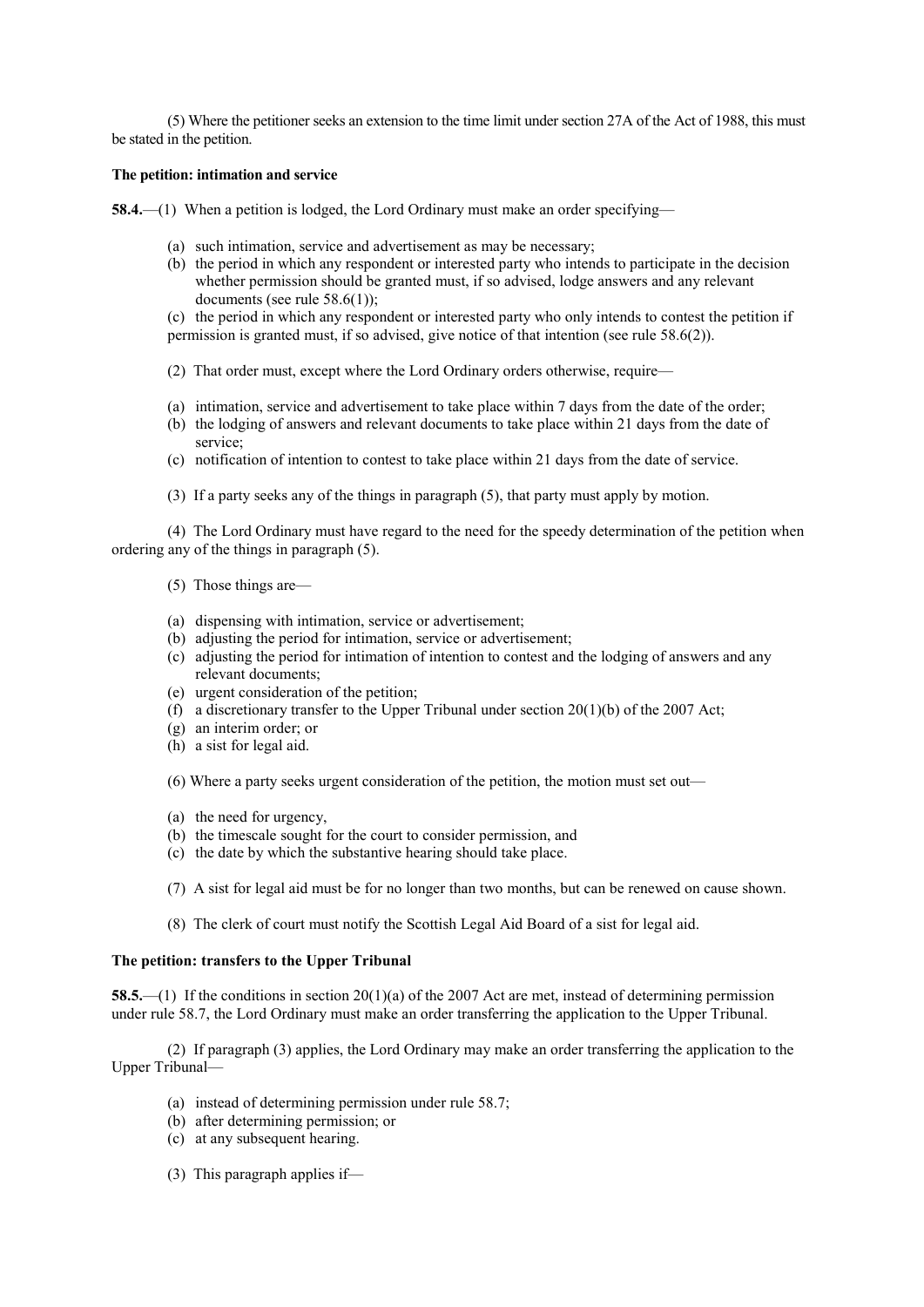- (a) the conditions in section  $20(1)(b)$  of the 2007 Act are met, and
- (b) the Lord Ordinary is satisfied that it is in all the circumstances appropriate to transfer the application.

(4) The Lord Ordinary may make an order under paragraph (2) whether or not such an order was sought in the petition or was sought by motion by any party to the proceedings, but if no such order was sought, the parties must be heard before making an order.

(5) Where the Lord Ordinary makes an order transferring the application to the Upper Tribunal under paragraph (1) or (2), an order may be made in respect of any expenses incurred by the parties up to that point.

### **The petition: participation in the permission stage and intention to contest**

**58.6.**—(1) A person served with the petition who intends to participate in the decision whether permission should be granted must lodge answers within the period ordered for the lodging of answers.

- (2) A person served with the petition who—
- (a) does not intend to participate in the decision whether permission should be granted; but
- (b) does intend to contest the petition if permission is granted,

must notify the court and the petitioner of that intention, within the period ordered for notification. That person may not participate in the decision whether permission should be granted.

- (3) A person served with the petition who—
- (a) does not lodge answers within the period ordered for the lodging of answers; and
- (b) does not notify the court of an intention to contest the petition if permission is granted, within the period ordered for notification,

may not participate in the decision whether permission should be granted or contest the petition, unless the Lord Ordinary or the Inner House (as the case may be) orders otherwise.

#### **The permission stage**

**58.7.**—(1) Within 14 days from the end of the period for lodging answers the Lord Ordinary must—

- (a) decide whether to—
	- (i) grant permission (including permission subject to conditions or only on particular grounds);
	- (ii) grant an extension to the time limit under section 27A of the 1988 Act; or
- (b) order an oral hearing (for the purpose of making those decisions) to take place within 14 days.

(1A) The petitioner, respondent and any other person who has lodged answers to the petition must be given at least 2 days' notice of the oral hearing.

(2) Where permission is refused (or permission is granted subject to conditions or only on particular grounds) without an oral hearing, the Lord Ordinary must give reasons for the decision.

(3) Where an extension to the time limit under section 27A of the Act of 1988 is refused without an oral hearing, the Lord Ordinary must give reasons for the decision.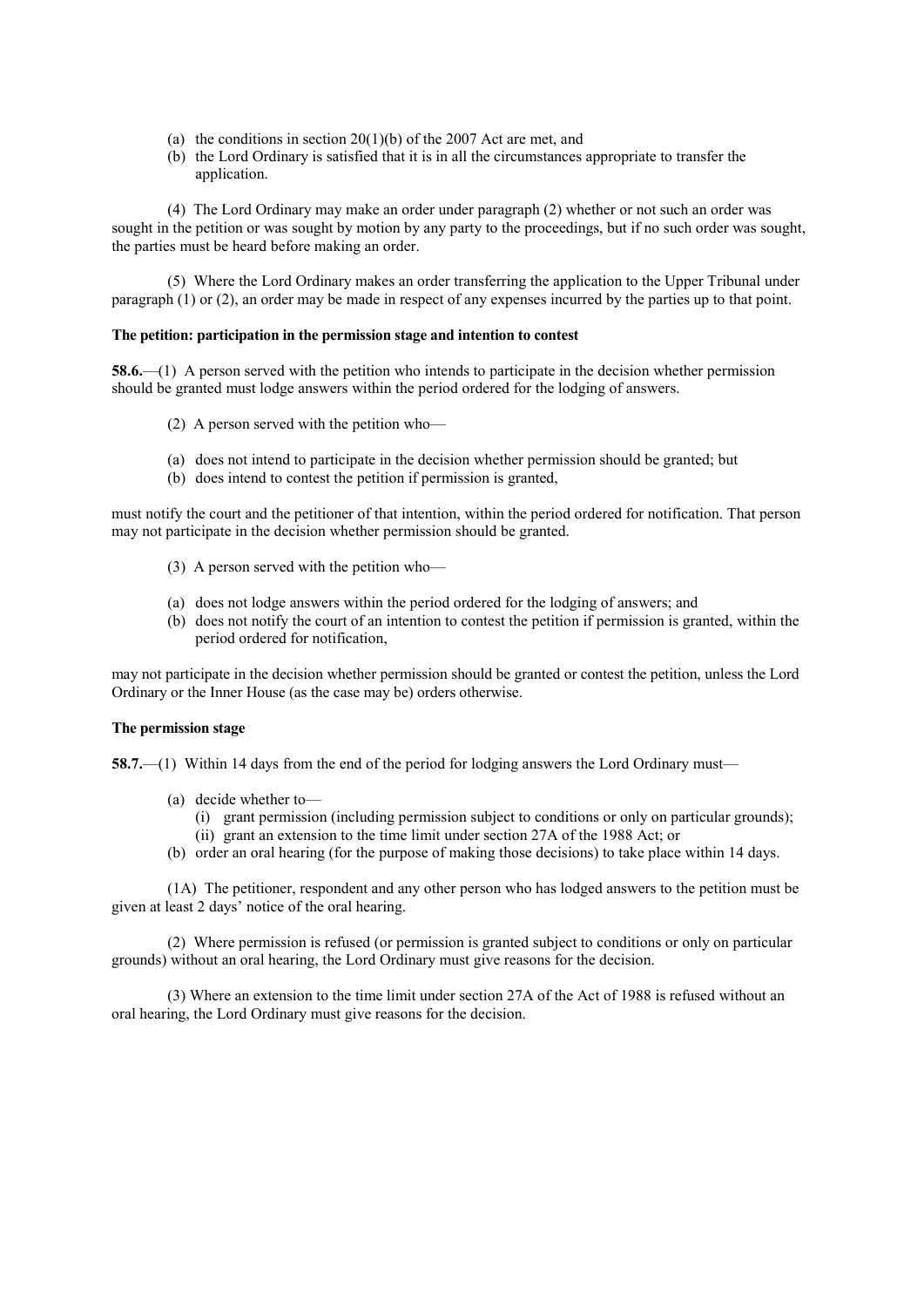### **The permission stage: requesting an oral hearing**

**58.8.**— (1) A request to review a decision made without an oral hearing, under section 27C(2) of the Act of 1988, is made in Form 58.8.

(2) Where a request is granted, the oral hearing must take place within 7 days.

(3) The petitioner, respondent and any other person who has lodged answers to the petition must be given at least 2 days' notice of the oral hearing.

### **The permission stage: oral hearing**

**58.9.**—(1) Except on cause shown, an oral hearing must not exceed 30 minutes.

(2) Where permission is refused (or permission is granted subject to conditions or only on particular grounds) at an oral hearing, the Lord Ordinary must give reasons for the decision.

# **The permission stage: appeal to the Inner House**

**58.10.** An appeal under section 27D(2) of the Act of 1988 (appeals following oral hearings) is made by reclaiming motion (see rule 38.8(d)).

### **The permission stage: where permission is granted**

**58.11.**—(1) When permission is granted, the Keeper of the Rolls must, in consultation with the Lord Ordinary, fix—

- (a) a date for the substantive hearing, which must be no later than 12 weeks from the date on which permission is granted, except where the Lord Ordinary is satisfied that a longer period is necessary; and
- (b) a date for the procedural hearing (unless the Lord Ordinary is satisfied that a procedural hearing is unnecessary), which must be no later than 6 weeks from the date on which permission is granted, except where the Lord Ordinary is satisfied that a longer period is necessary.

(1A) Where all parties email the Keeper of the Rolls to confirm that they are ready to proceed to the substantive hearing at least 3 days before the procedural hearing, the Lord Ordinary may order the procedural hearing to be cancelled.

(2) When permission is granted, the Lord Ordinary must make such orders for further procedure as are appropriate for the speedy determination of the petition and in particular may order—

- (a) service of the petition, answers and relevant documents, on a person not specified in the order made under rule 58.4;
- (b) service of the decision granting permission and the date of the hearing on a person specified in the order made under rule 58.4 who lodged answers;
- (c) service of the decision granting permission and the date of the hearing on a person specified in the order made under rule 58.4 who did not lodge answers but who did notify the court of an intention to contest the petition;
- (d) answers and any relevant documents to be lodged by a party who notified the court of an intention to contest the petition, within such period as may be specified;
- (e) adjustment of the pleadings within such period as may be specified;
- (f) relevant documents to be marked up to indicate the parts the party intends to rely on;
- (g) authorities to be lodged by a certain date, and to be marked up to indicate the parts the party intends to rely on;
- (h) notes of argument to be lodged by a certain date;
- (i) statements of issues to be lodged by a certain date;
- (j) facts founded on by a party at the hearing to be supported by evidence on affidavit to be lodged within such period as may be specified;
- (k) parties to write to the court to confirm whether they are ready to proceed to the substantive hearing by a certain date.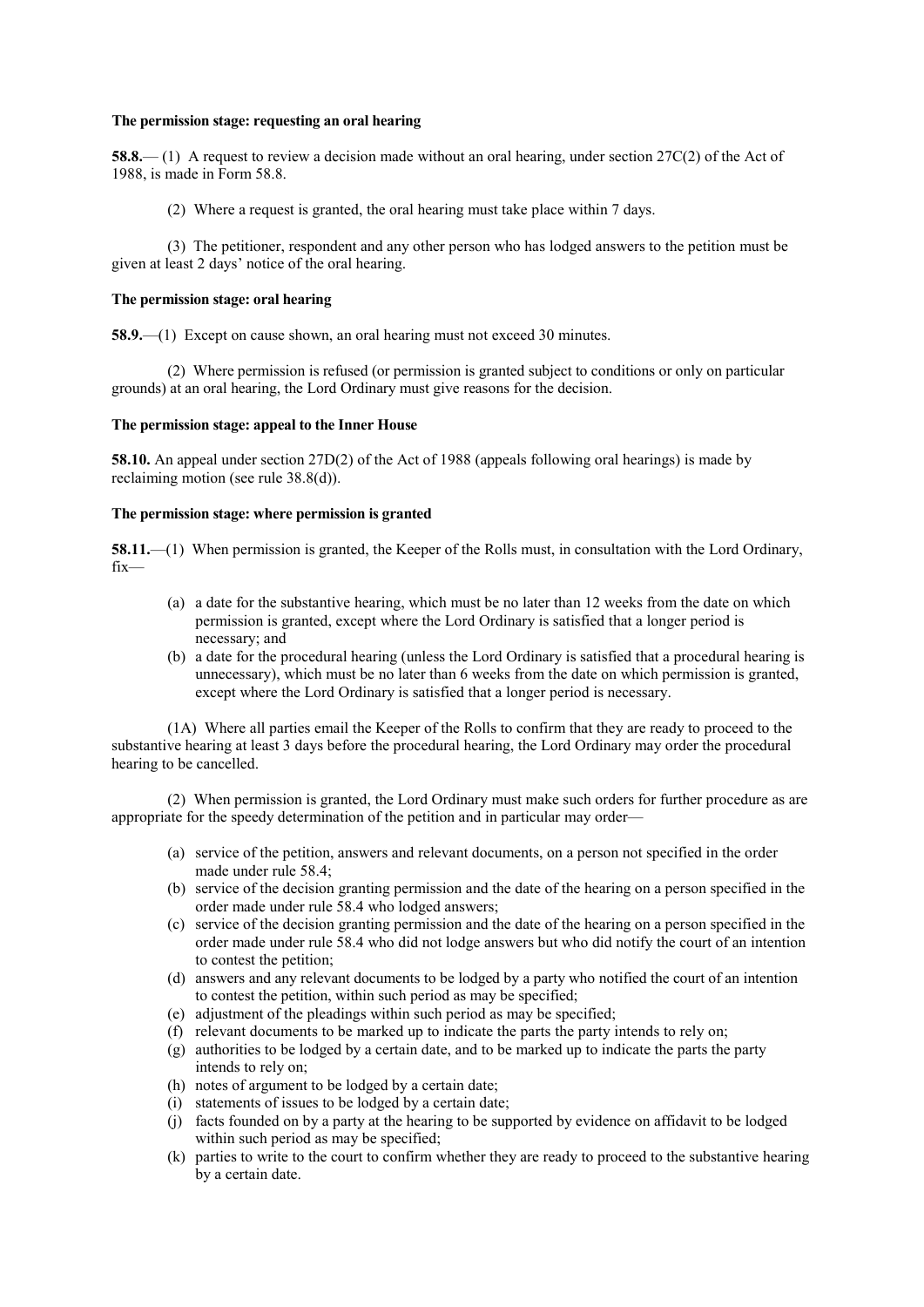(3) Except where the Lord Ordinary orders otherwise, any intimation, service and advertisement must be ordered to take place within 7 days of the date of the interlocutor.

# **The procedural hearing**

**58.12.**—(1) At the procedural hearing the Lord Ordinary must ascertain whether—

- (a) the parties have complied with any order made under rule 58.11(2); and
- (b) the parties are ready to proceed to the substantive hearing.

(2) At the procedural hearing the Lord Ordinary may make such order for further procedure as is appropriate for the speedy determination of the petition and in particular may make any of the orders listed in rule 58.11(2).

# **The substantive hearing**

**58.13.**—(1) At the substantive hearing the Lord Ordinary must hear the parties.

(2) In exercising the supervisory jurisdiction on a petition for judicial review, the Lord Ordinary may—

- (a) grant or refuse any part of the petition, with or without conditions;
- (b) make any order that could be made if sought in any action or petition including, in particular, an interim order or any order listed in paragraph (3) (whether or not such an order was sought in the petition).
- (3) Those orders are—
- (a) reduction;
- (b) declarator;
- (c) suspension;
- (d) interdict;
- (e) implement;
- (f) restitution; and
- (g) payment (whether of damages or otherwise).

# **Additional parties**

**58.14.**—(1) This rule applies to a person who—

- (a) was not specified in an order made under rules  $58.4(1)$ ,  $58.1(2)$  or  $58.12(2)$  as a person who should be served with the petition; and
- (b) is directly affected by an issue raised in the petition.
- (2) That person may apply by motion for leave to enter the process.

(3) If the motion is granted, the Lord Ordinary or Inner House (as the case may be) must make such orders as are considered appropriate to enable that person to participate in the proceedings.

### **Transfers to judicial review procedure**

**58.15.**—(1) The Lord Ordinary may order that a cause raised as an action should proceed as a petition for judicial review, if satisfied that—

- (a) it should proceed in that way; and
- (b) the requirements of section  $27B(2)$  or (3) (as the case may be) of the Act of 1988 are met.

(2) If the Lord Ordinary orders that an action should proceed as a petition for judicial review, it must proceed under rule 58.11 (as if permission had been granted) and the Lord Ordinary must also order—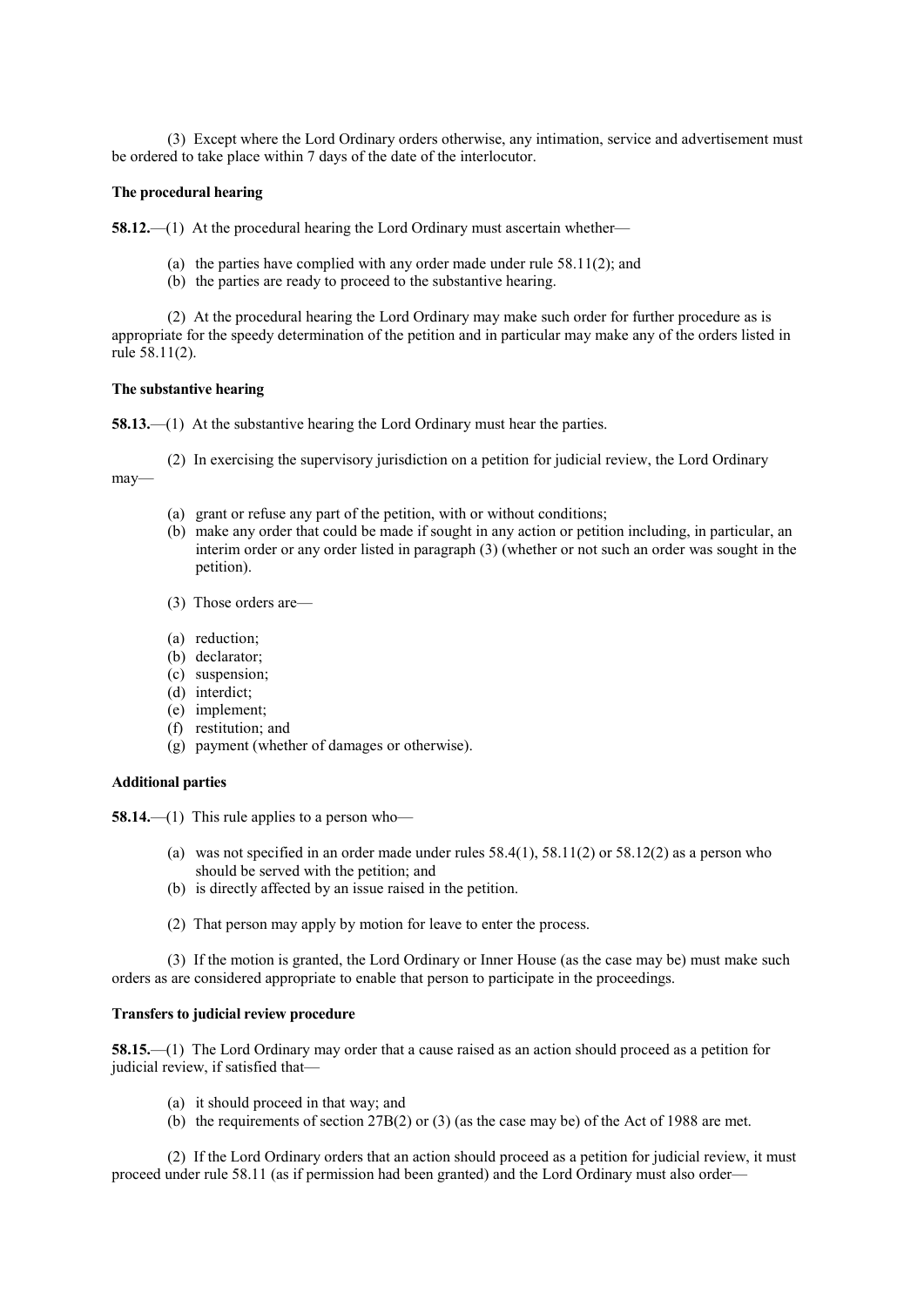- (a) the petitioner to prepare a minute stating—
	- (i) the act, decision or omission to be reviewed;
	- (ii) the remedies which the petitioner seeks; and
	- (iii) the legal grounds of challenge;
	- and to intimate the minute and lodge it in process within 7 days;
- (b) the respondent to lodge and intimate answers to that minute within 14 days thereafter.

(3) That minute and answers, together with the earlier pleadings, thereafter comprise the pleadings in the proceedings, subject to such further adjustment or amendment as the Lord Ordinary may authorise.

### **Transfers from judicial review procedure**

**58.16.**—(1) The Lord Ordinary may order that a cause raised as a petition for judicial review should proceed as an ordinary action, if satisfied that it should proceed in that way.

(2) If the Lord Ordinary orders that a petition for judicial review should proceed as an ordinary action, it is withdrawn from the procedure under this Chapter and the Lord Ordinary must order—

- (a) the pursuer to prepare a minute containing conclusions and pleas in law;
- (b) the defender to prepare a minute containing pleas in law;

and that those minutes must be lodged in process within 7 days.

(3) Those minutes, together with the earlier pleadings, thereafter comprise the pleadings in the proceedings, subject to such further adjustment or amendment as the Lord Ordinary may authorise.

# **Public interest intervention**

**58.17.**—(1) This rule applies to a person who—

- (a) was not specified in an order made under rules  $58.4(1)$ ,  $58.1(2)$  or  $58.12(2)$  as a person who should be served with the petition; and
- (b) is not directly affected by any issue raised in the petition.
- (2) That person may apply by application for leave to intervene—
- (a) in the decision whether to grant permission;
- (b) in a petition which has been granted permission; or
- (c) in an appeal in connection with a petition for judicial review.
- (3) In rules 58.18 to 58.20, "court" means the Lord Ordinary or the Inner House, as the case may be.

### **Public interest intervention: the minute of intervention**

**58.18.**—(1) An application for leave to intervene is made by minute of intervention in Form 58.18.

- (2) The minute of intervention must set out—
- (a) the name and description of the applicant;
- (b) a brief statement of the issue in the proceedings which the applicant wishes to address and the applicant's reasons for believing that this issue raises a matter of public interest; and
- (c) a brief statement of the propositions to be advanced by the applicant and the applicant's reasons for believing that they are relevant to the proceedings and that they will assist the court.
- (3) The applicant must—
- (a) send a copy of the minute to all parties; and
- (b) lodge the minute, certifying on it that it has been sent to all parties.